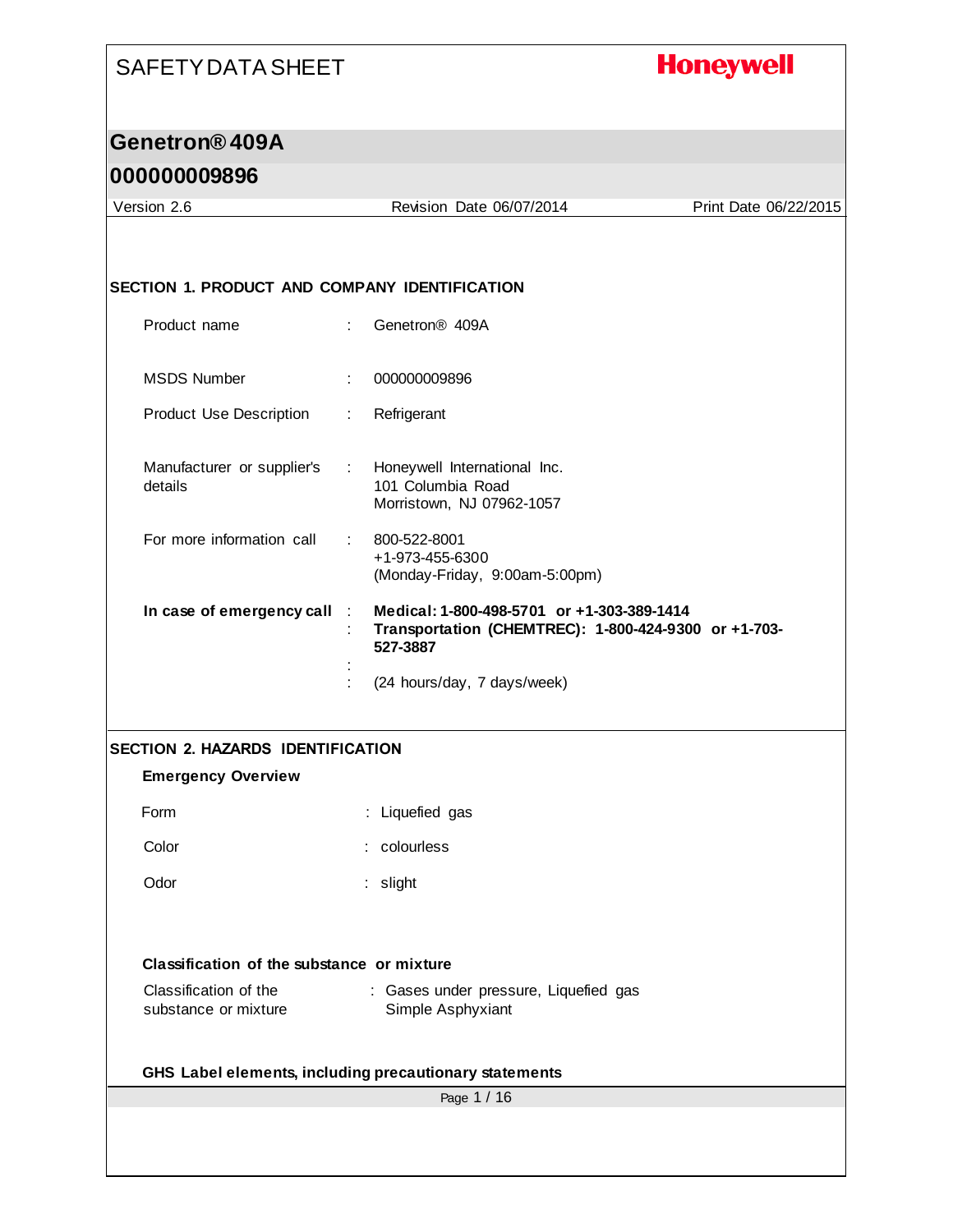# SAFETY DATA SHEET **Honeywell Genetron® 409A 000000009896** Version 2.6 Revision Date 06/07/2014 Print Date 06/22/2015 Symbol(s) Signal word : Warning Hazard statements : Contains gas under pressure; may explode if heated. May displace oxygen and cause rapid suffocation. Precautionary statements : **Storage:**  Protect from sunlight. Store in a well-ventilated place. Hazards not otherwise : May cause frostbite. classified May cause cardiac arrhythmia. May cause eye and skin irritation. **Carcinogenicity** No component of this product present at levels greater than or equal to 0.1% is identified as a known or anticipated carcinogen by NTP, IARC, or OSHA. **SECTION 3. COMPOSITION/INFORMATION ON INGREDIENTS** Chemical nature : Mixture Chemical Name CAS-No. CAS-No. Concentration Chlorodifluoromethane 75-45-6 61.00 - 62.00 % 1-Chloro-1,2,2,2-tetrafluoroethane 2837-89-0 23.00 - 25.00 % 1-Chloro-1,1-difluoroethane 75-68-3 14.00 - 15.00 % 1-Chloro-1,1,2,2-tetrafluoroethane 354-25-6 <=1.00 %Page 2 / 16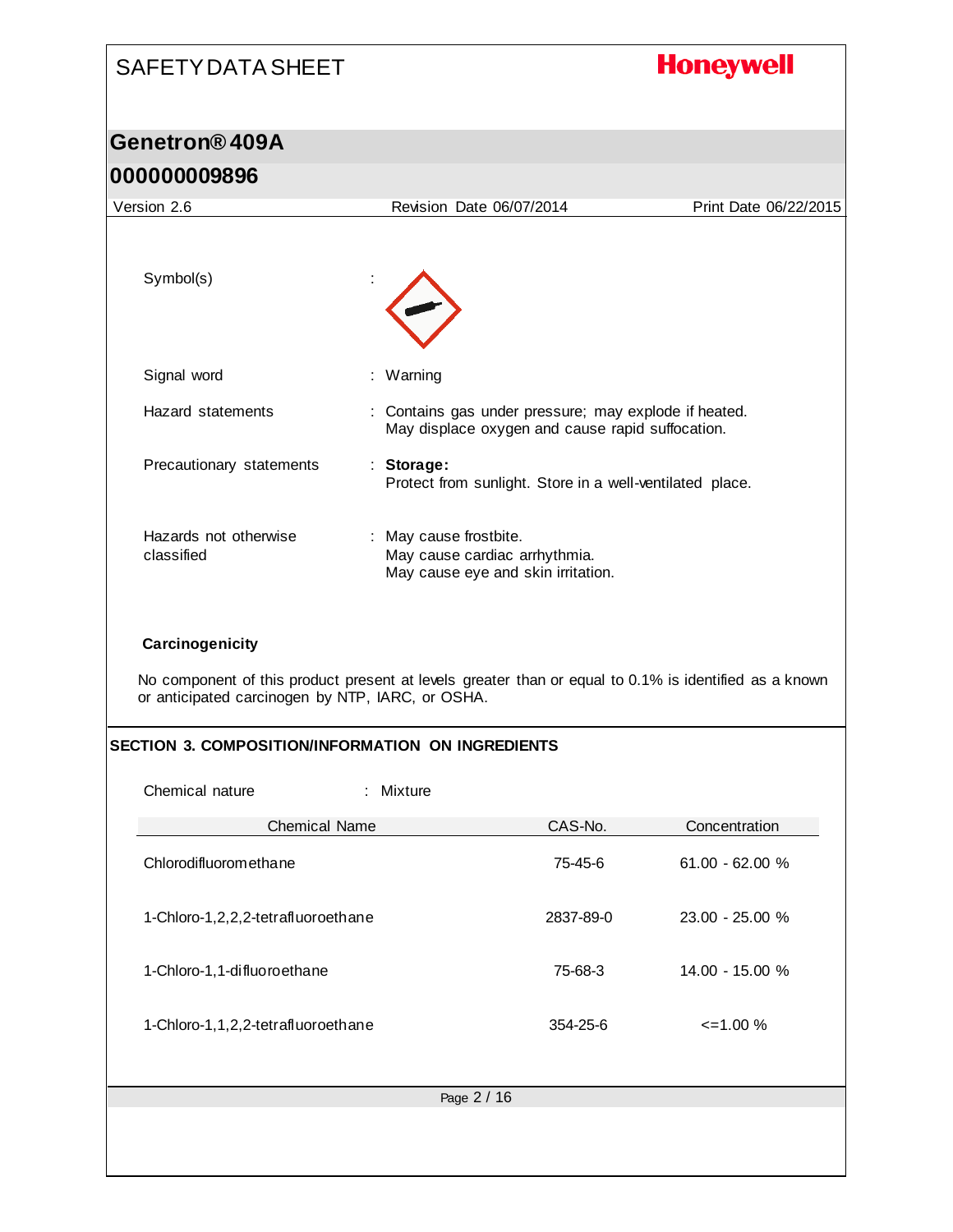# **Honeywell**

## **Genetron® 409A**

| Version 2.6                             | Revision Date 06/07/2014                                                                                                                                                                                                                                                                                                                         | Print Date 06/22/2015 |
|-----------------------------------------|--------------------------------------------------------------------------------------------------------------------------------------------------------------------------------------------------------------------------------------------------------------------------------------------------------------------------------------------------|-----------------------|
|                                         |                                                                                                                                                                                                                                                                                                                                                  |                       |
|                                         |                                                                                                                                                                                                                                                                                                                                                  |                       |
| <b>SECTION 4. FIRST AID MEASURES</b>    |                                                                                                                                                                                                                                                                                                                                                  |                       |
|                                         |                                                                                                                                                                                                                                                                                                                                                  |                       |
| Inhalation                              | Move to fresh air. If breathing is irregular or stopped,<br>administer artificial respiration. Use oxygen as required,<br>provided a qualified operator is present. Call a physician. Do<br>not give drugs from adrenaline-ephedrine group.                                                                                                      |                       |
| Skin contact                            | : After contact with skin, wash immediately with plenty of water.<br>If there is evidence of frostbite, bathe (do not rub) with<br>lukewarm (not hot) water. If water is not available, cover with a<br>clean, soft cloth or similar covering. If symptoms persist, call a<br>physician.                                                         |                       |
| Eye contact                             | Rinse immediately with plenty of water, also under the eyelids,<br>for at least 15 minutes. If symptoms persist, call a physician.                                                                                                                                                                                                               |                       |
| Ingestion                               | Unlikely route of exposure. As this product is a gas, refer to the<br>inhalation section. Do not induce vomiting without medical<br>advice. Call a physician immediately.                                                                                                                                                                        |                       |
| Notes to physician                      |                                                                                                                                                                                                                                                                                                                                                  |                       |
| Treatment                               | Because of the possible disturbances of cardiac rhythm,<br>catecholamine drugs, such as epinephrine, should be used<br>with special caution and only in situations of emergency life<br>support. Treatment of overexposure should be directed at the<br>control of symptoms and the clinical conditions. Treat frost-<br>bitten areas as needed. |                       |
| <b>SECTION 5. FIREFIGHTING MEASURES</b> |                                                                                                                                                                                                                                                                                                                                                  |                       |
| Suitable extinguishing media            | The product is not flammable.<br>÷<br><b>ASHRAE 34</b><br>Use water spray, alcohol-resistant foam, dry chemical or<br>carbon dioxide.<br>Use extinguishing measures that are appropriate to local<br>circumstances and the surrounding environment.                                                                                              |                       |
| Specific hazards during<br>firefighting | Contents under pressure.<br>This product is not flammable at ambient temperatures and                                                                                                                                                                                                                                                            |                       |
|                                         | Page 3 / 16                                                                                                                                                                                                                                                                                                                                      |                       |
|                                         |                                                                                                                                                                                                                                                                                                                                                  |                       |
|                                         |                                                                                                                                                                                                                                                                                                                                                  |                       |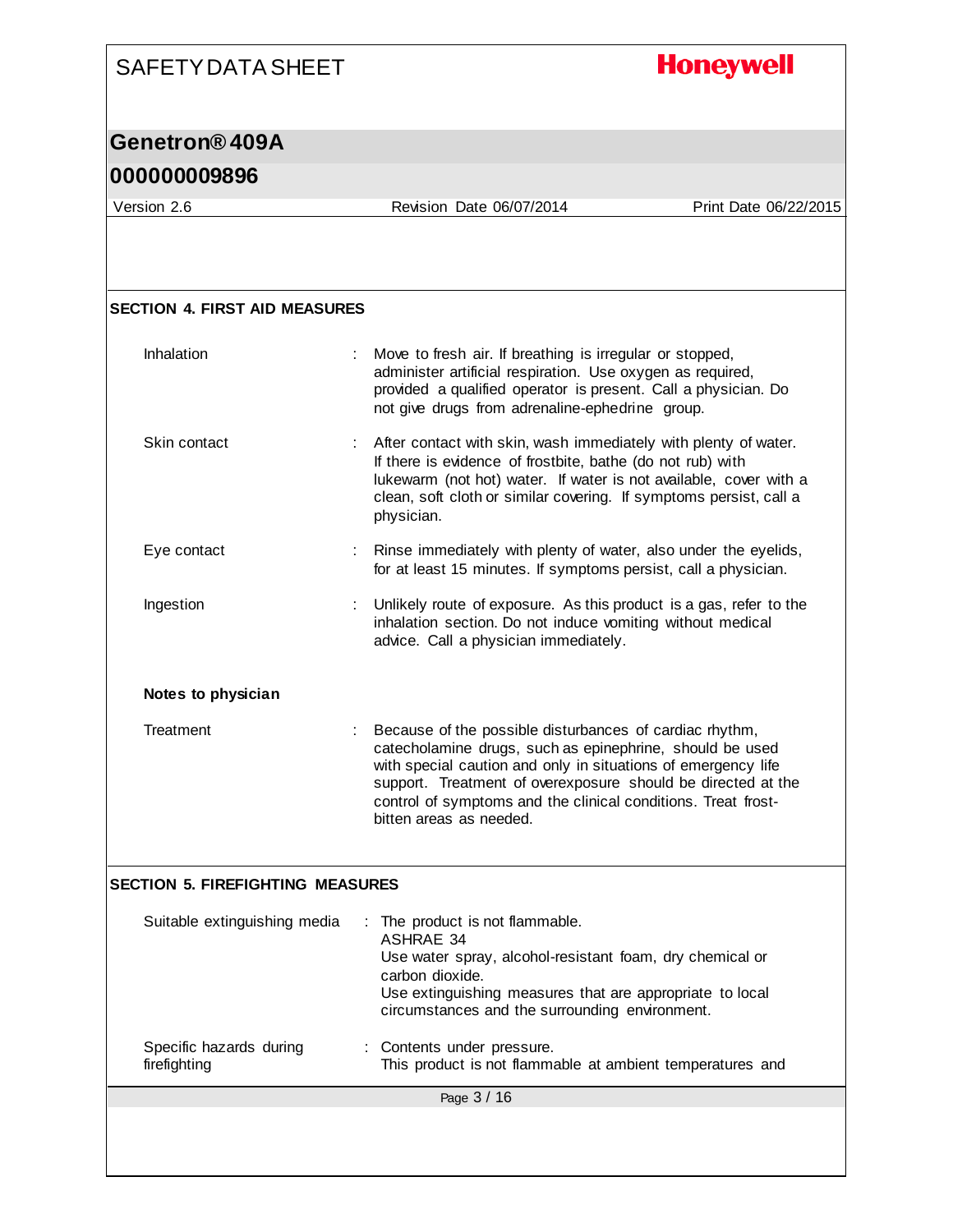**Honeywell** 

### **Genetron® 409A**

#### **000000009896** Page 4 / 16 Version 2.6 Revision Date 06/07/2014 Print Date 06/22/2015 atmospheric pressure. However, this material can ignite when mixed with air under pressure and exposed to strong ignition sources. Container may rupture on heating. Cool closed containers exposed to fire with water spray. Do not allow run-off from fire fighting to enter drains or water courses. Vapours are heavier than air and can cause suffocation by reducing oxygen available for breathing. In case of fire hazardous decomposition products may be produced such as: Gaseous hydrogen chloride (HCl). Hydrogen fluoride Carbon monoxide Carbon dioxide (CO2) Carbonyl halides Special protective equipment for firefighters : In the event of fire and/or explosion do not breathe fumes. Wear self-contained breathing apparatus and protective suit. No unprotected exposed skin areas. **SECTION 6. ACCIDENTAL RELEASE MEASURES** Personal precautions : Immediately evacuate personnel to safe areas. Keep people away from and upwind of spill/leak. Wear personal protective equipment. Unprotected persons must be kept away. Remove all sources of ignition. Avoid skin contact with leaking liquid (danger of frostbite). Ventilate the area. After release, disperses into the air. Vapours are heavier than air and can cause suffocation by reducing oxygen available for breathing. Avoid accumulation of vapours in low areas. Unprotected personnel should not return until air has been tested and determined safe. Ensure that the oxygen content is  $>= 19.5\%$ . Environmental precautions : Prevent further leakage or spillage if safe to do so. The product evapourates readily.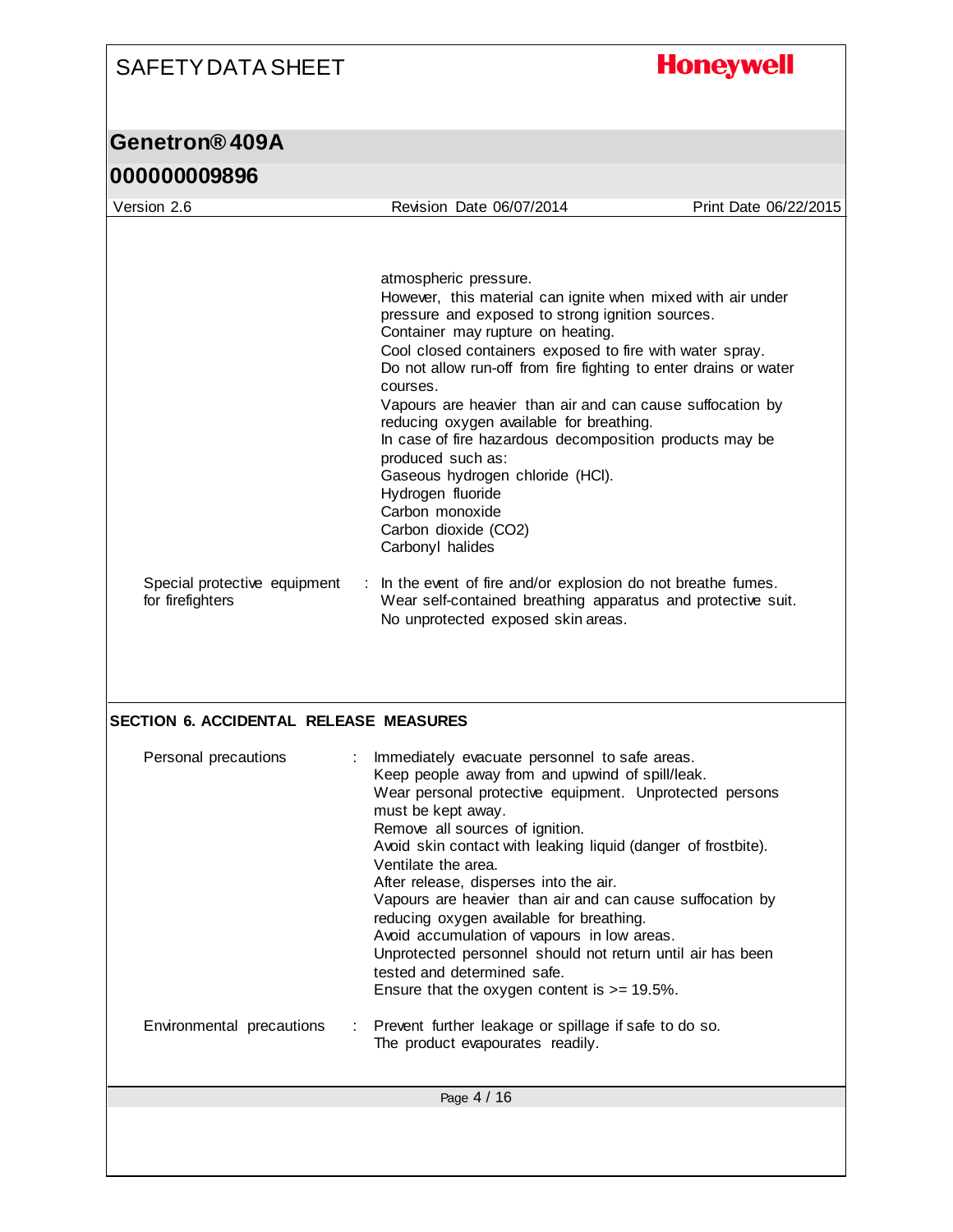#### **Honeywell** SAFETY DATA SHEET **Genetron® 409A 000000009896** Version 2.6 Revision Date 06/07/2014 Print Date 06/22/2015 Methods for cleaning up : Ventilate the area. **SECTION 7. HANDLING AND STORAGE Handling** Handling : Handle with care. Avoid inhalation of vapour or mist. Do not get in eyes, on skin, or on clothing. Wear personal protective equipment. Pressurized container. Protect from sunlight and do not expose to temperatures exceeding 50 °C. Follow all standard safety precautions for handling and use of compressed gas cylinders. Use authorized cylinders only. Protect cylinders from physical damage. Do not puncture or drop cylinders, expose them to open flame or excessive heat. Do not pierce or burn, even after use. Do not spray on a naked flame or any incandescent material. Do not remove screw cap until immediately ready for use. Always replace cap after use. Advice on protection : The product is not flammable. against fire and explosion Can form a combustible mixture with air at pressures above atmospheric pressure. **Storage** Requirements for storage : Pressurized container: protect from sunlight and do not expose areas and containers to temperatures exceeding 50 °C. Do not pierce or burn, even after use. Keep containers tightly closed in a dry, cool and well-ventilated place. Storage rooms must be properly ventilated. Ensure adequate ventilation, especially in confined areas. Protect cylinders from physical damage.

|                     | ISECTION 8. EXPOSURE CONTROLS/PERSONAL PROTECTION |  |
|---------------------|---------------------------------------------------|--|
| Protective measures | : Do not breathe vapour.                          |  |
|                     | Page 5 / 16                                       |  |
|                     |                                                   |  |
|                     |                                                   |  |

**SECTION 8. EXPOSURE CONTROLS/PERSONAL PROTECTION**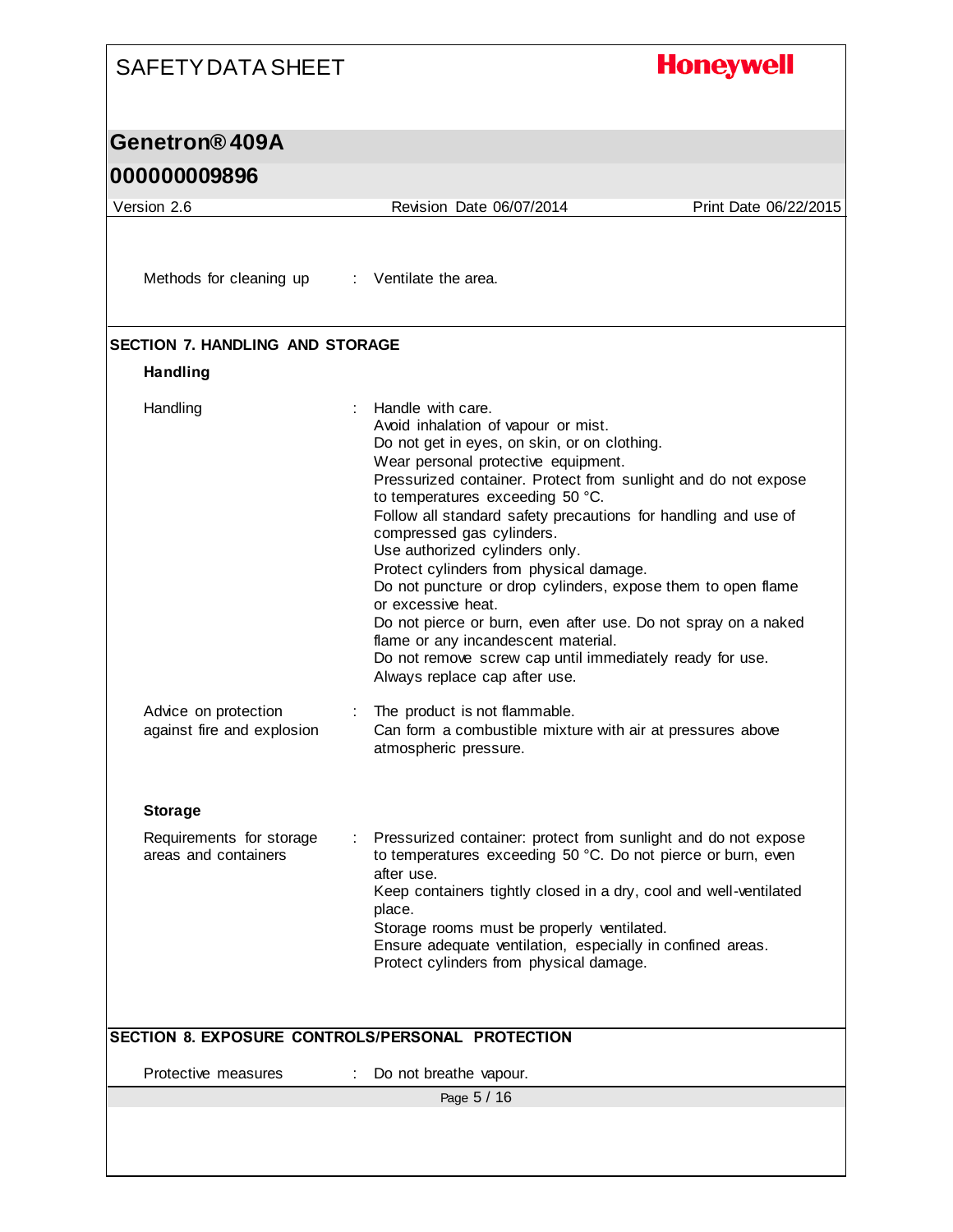# **Honeywell**

## **Genetron® 409A**

| 000000009896 |
|--------------|
|--------------|

| Version 2.6              |   | Revision Date 06/07/2014                                                                                                                                                                                                                                                                                                                  | Print Date 06/22/2015 |
|--------------------------|---|-------------------------------------------------------------------------------------------------------------------------------------------------------------------------------------------------------------------------------------------------------------------------------------------------------------------------------------------|-----------------------|
|                          |   |                                                                                                                                                                                                                                                                                                                                           |                       |
|                          |   | Avoid contact with skin, eyes and clothing.<br>Ensure that eyewash stations and safety showers are close to<br>the workstation location.                                                                                                                                                                                                  |                       |
| Engineering measures     |   | General room ventilation is adequate for storage and handling.<br>Perform filling operations only at stations with exhaust<br>ventilation facilities.                                                                                                                                                                                     |                       |
| Eye protection           |   | Wear as appropriate:<br>Safety glasses with side-shields<br>If splashes are likely to occur, wear:<br>Goggles or face shield, giving complete protection to eyes                                                                                                                                                                          |                       |
| Hand protection          |   | Leather gloves<br>In case of contact through splashing:<br>Protective gloves<br>Neoprene gloves<br>Polyvinyl alcohol or nitrile- butyl-rubber gloves                                                                                                                                                                                      |                       |
| Skin and body protection | ÷ | Avoid skin contact with leaking liquid (danger of frostbite).<br>Wear cold insulating gloves/ face shield/ eye protection.                                                                                                                                                                                                                |                       |
| Respiratory protection   |   | In case of insufficient ventilation wear suitable respiratory<br>equipment.<br>Wear a positive-pressure supplied-air respirator.<br>Vapours are heavier than air and can cause suffocation by<br>reducing oxygen available for breathing.<br>For rescue and maintenance work in storage tanks use self-<br>contained breathing apparatus. |                       |
| Hygiene measures         |   | Handle in accordance with good industrial hygiene and safety<br>practice.<br>Ensure adequate ventilation, especially in confined areas.<br>Avoid contact with skin, eyes and clothing.<br>Remove and wash contaminated clothing before re-use.<br>Keep working clothes separately.                                                        |                       |

#### **Exposure Guidelines**

| Components                | CAS-No. | Value                                | Control       | Upda | <b>Basis</b>                                 |  |
|---------------------------|---------|--------------------------------------|---------------|------|----------------------------------------------|--|
|                           |         |                                      | parameters    | te   |                                              |  |
| Chlorodifluoromet<br>hane | 75-45-6 | TWA :<br>time<br>weighted<br>average | $(1,000$ ppm) | 2008 | ACGIH:US. ACGIH<br>Threshold Limit<br>Values |  |
|                           |         |                                      |               |      |                                              |  |
| Page 6 / 16               |         |                                      |               |      |                                              |  |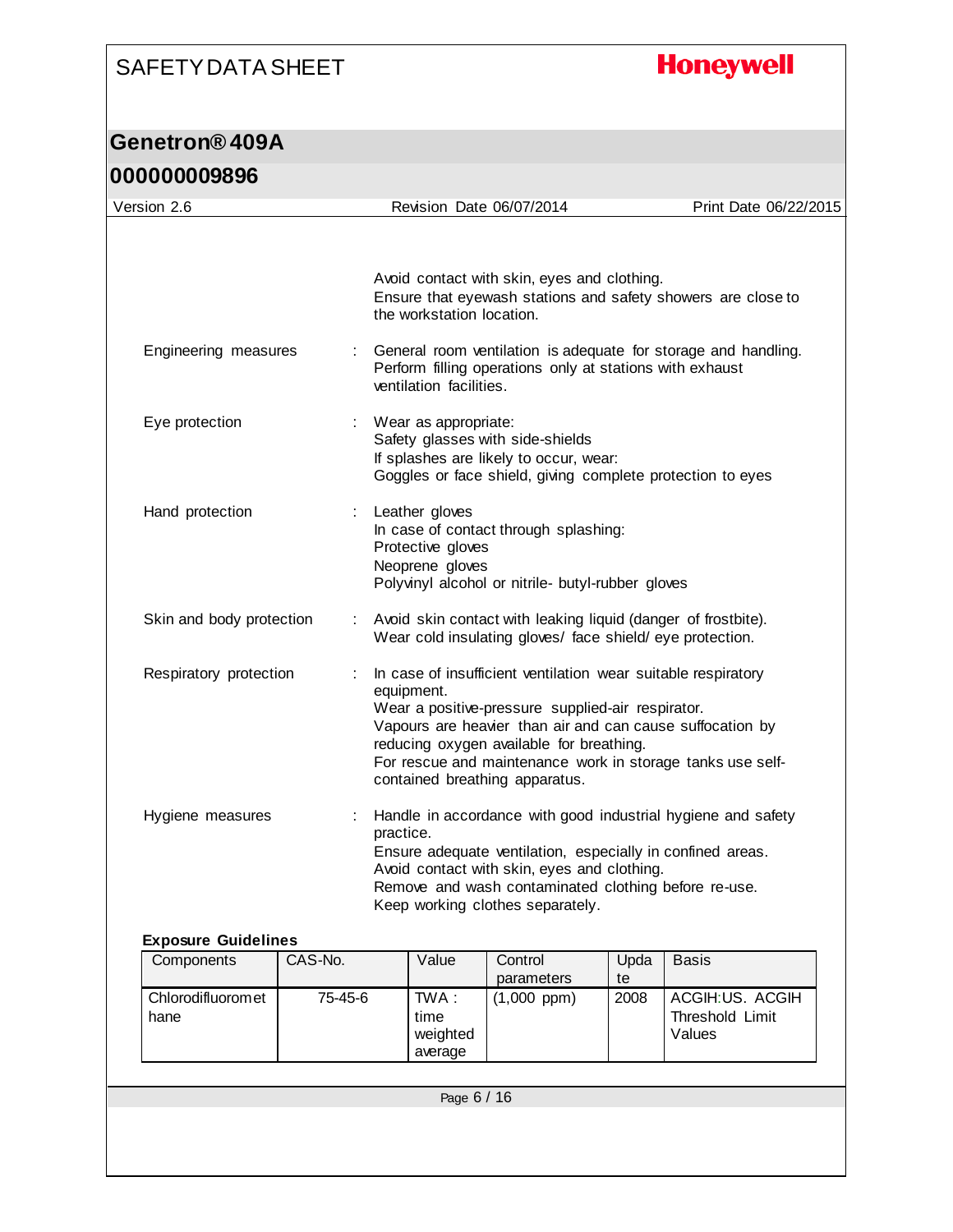# **Honeywell**

## **Genetron® 409A**

| Version 2.6                                                   |               | Revision Date 06/07/2014                                      |                                 |      | Print Date 06/22/2015                                                                        |
|---------------------------------------------------------------|---------------|---------------------------------------------------------------|---------------------------------|------|----------------------------------------------------------------------------------------------|
|                                                               |               |                                                               |                                 |      |                                                                                              |
| Chlorodifluoromet<br>hane                                     | 75-45-6       | REL:<br><b>Recomm</b><br>ended<br>exposure<br>limit<br>(REL): | 3,500 mg/m3<br>$(1,000$ ppm $)$ | 2005 | NIOSH/GUIDE:US.<br>NIOSH: Pocket<br>Guide to Chemical<br>Hazards                             |
| Chlorodifluoromet<br>hane                                     | $75 - 45 - 6$ | STEL:<br>Short<br>term<br>exposure<br>limit                   | 4,375 mg/m3<br>$(1,250$ ppm)    | 2005 | NIOSH/GUIDE:US.<br>NIOSH: Pocket<br>Guide to Chemical<br>Hazards                             |
| Chlorodifluoromet<br>hane                                     | 75-45-6       | TWA:<br>time<br>weighted<br>average                           | 3,500 mg/m3<br>$(1,000$ ppm)    | 1989 | Z1A:US. OSHA<br>Table Z-1-A (29<br>CFR 1910.1000)                                            |
| 1-Chloro-1, 2, 2, 2-<br>tetrafluoroethane                     | 2837-89-0     | TWA:<br>time<br>weighted<br>average                           | $(1,000$ ppm)                   | 2007 | <b>WEEL:US, AIHA</b><br>Workplace<br>Environmental<br>Exposure Level<br>(WEEL) Guides        |
| 1-Chloro-1, 2, 2, 2-<br>tetrafluoroethane                     | 2837-89-0     | $\overline{T}WA$ :<br>time<br>weighted<br>average             | $(1,000$ ppm)                   | 1994 | Honeywell: Limit<br>established by<br>Honeywell<br>International Inc.                        |
| 1-Chloro-1,1-<br>difluoroethane                               | 75-68-3       | $\overline{\text{TWA}}$ :<br>time<br>weighted<br>average      | 4,100 mg/m3<br>$(1,000$ ppm $)$ | 2007 | <b>WEEL:US. AIHA</b><br>Workplace<br>Environmental<br><b>Exposure Level</b><br>(WEEL) Guides |
|                                                               |               |                                                               |                                 |      |                                                                                              |
| SECTION 9. PHYSICAL AND CHEMICAL PROPERTIES<br>Physical state |               | : Liquefied gas                                               |                                 |      |                                                                                              |
|                                                               |               |                                                               |                                 |      |                                                                                              |
|                                                               |               | Page 7 / 16                                                   |                                 |      |                                                                                              |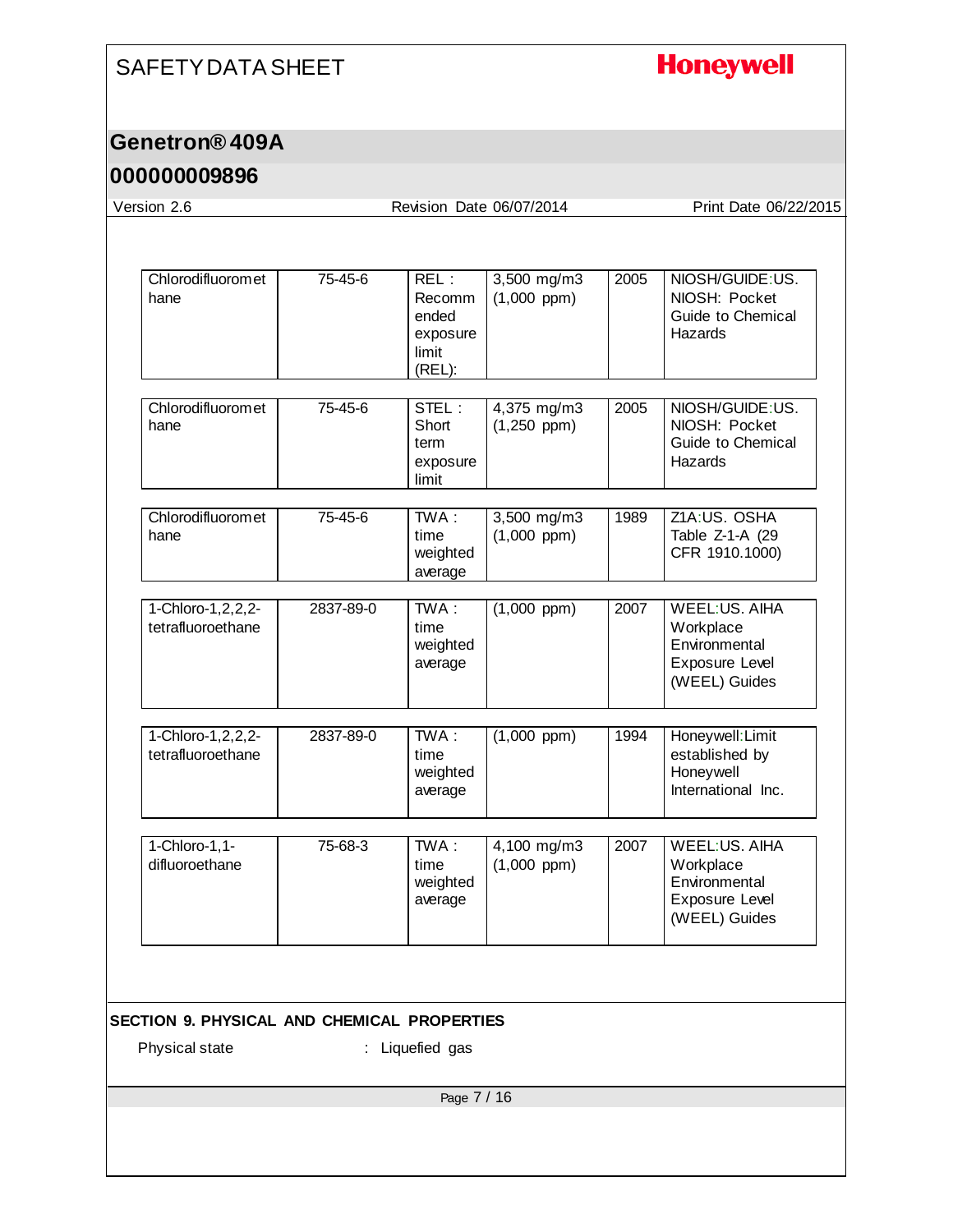# **Honeywell**

## **Genetron® 409A 000000009896**

| Version 2.6                                | Revision Date 06/07/2014                                                     | Print Date 06/22/2015 |
|--------------------------------------------|------------------------------------------------------------------------------|-----------------------|
|                                            |                                                                              |                       |
| Color                                      | : colourless                                                                 |                       |
| Odor                                       | : slight                                                                     |                       |
| pH                                         | Note: neutral                                                                |                       |
| Melting point/freezing point               | Note: no data available<br>÷                                                 |                       |
| Boiling point/boiling range                | $-35$ °C<br>$\mathcal{L}_{\mathcal{A}}$                                      |                       |
| Flash point                                | Note: not applicable<br>t.                                                   |                       |
| Evaporation rate                           | $\therefore$ > 1<br>Method: Compared to CCI4.                                |                       |
| Lower explosion limit                      | : Note: None                                                                 |                       |
| Upper explosion limit                      | : Note: None                                                                 |                       |
| Vapor pressure                             | 7,377 hPa<br>÷.<br>at 21.1 °C(70.0 °F)<br>14,424 hPa<br>at 54.4 °C(129.9 °F) |                       |
| Vapor density                              | 3.4 Note: $(Air = 1.0)$<br>÷                                                 |                       |
| Density                                    | 1.21 g/cm3 at 21.1 °C<br>t.                                                  |                       |
| Water solubility                           | : $1.5$ g/l                                                                  |                       |
| Partition coefficient: n-<br>octanol/water | log Pow: 1.08 - 1.13<br>÷<br>Test substance: Chlorodifluoromethane (HCFC-22) |                       |
|                                            | Page 8 / 16                                                                  |                       |
|                                            |                                                                              |                       |
|                                            |                                                                              |                       |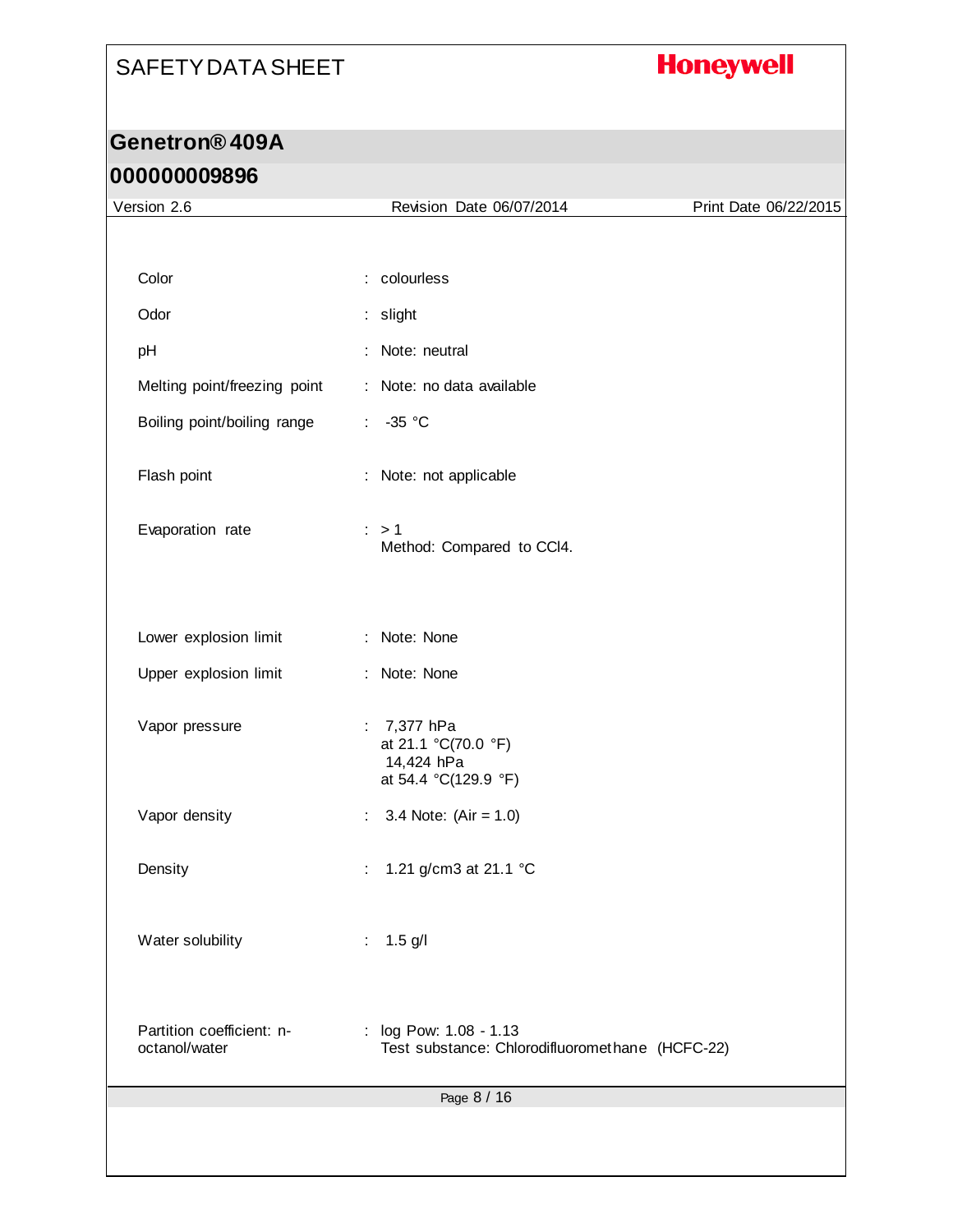# **Honeywell**

## **Genetron® 409A**

| Version 2.6                                 | Revision Date 06/07/2014                                                                                                                                                                                                                                                                                                                                                      | Print Date 06/22/2015 |
|---------------------------------------------|-------------------------------------------------------------------------------------------------------------------------------------------------------------------------------------------------------------------------------------------------------------------------------------------------------------------------------------------------------------------------------|-----------------------|
|                                             |                                                                                                                                                                                                                                                                                                                                                                               |                       |
| Ignition temperature                        | : $< 750 °C$                                                                                                                                                                                                                                                                                                                                                                  |                       |
| Decomposition temperature                   | : $>250$ °C                                                                                                                                                                                                                                                                                                                                                                   |                       |
|                                             |                                                                                                                                                                                                                                                                                                                                                                               |                       |
| Global warming potential                    | : 1,290                                                                                                                                                                                                                                                                                                                                                                       |                       |
| (GWP)<br>Ozone depletion potential<br>(ODP) | : 0.05                                                                                                                                                                                                                                                                                                                                                                        |                       |
| <b>SECTION 10. STABILITY AND REACTIVITY</b> |                                                                                                                                                                                                                                                                                                                                                                               |                       |
| Chemical stability                          | : Stable under normal conditions.                                                                                                                                                                                                                                                                                                                                             |                       |
| Possibility of hazardous<br>reactions       | : Hazardous polymerisation does not occur.                                                                                                                                                                                                                                                                                                                                    |                       |
| Conditions to avoid                         | : Pressurized container. Protect from sunlight and do not<br>expose to temperatures exceeding 50 °C.<br>Decomposes under high temperature.<br>Some risk may be expected of corrosive and toxic<br>decomposition products.<br>Can form a combustible mixture with air at pressures above<br>atmospheric pressure.<br>Do not mix with oxygen or air above atmospheric pressure. |                       |
| Incompatible materials to<br>avoid          | : Potassium<br>Calcium<br>Powdered metals<br>Finely divided aluminium<br>Magnesium<br>Zinc                                                                                                                                                                                                                                                                                    |                       |
| Hazardous decomposition<br>products         | In case of fire hazardous decomposition products may be<br>produced such as:<br>Gaseous hydrogen chloride (HCI).<br>Gaseous hydrogen fluoride (HF).<br>Carbonyl halides<br>Carbon monoxide<br>Carbon dioxide (CO2)                                                                                                                                                            |                       |
|                                             | Page 9 / 16                                                                                                                                                                                                                                                                                                                                                                   |                       |
|                                             |                                                                                                                                                                                                                                                                                                                                                                               |                       |
|                                             |                                                                                                                                                                                                                                                                                                                                                                               |                       |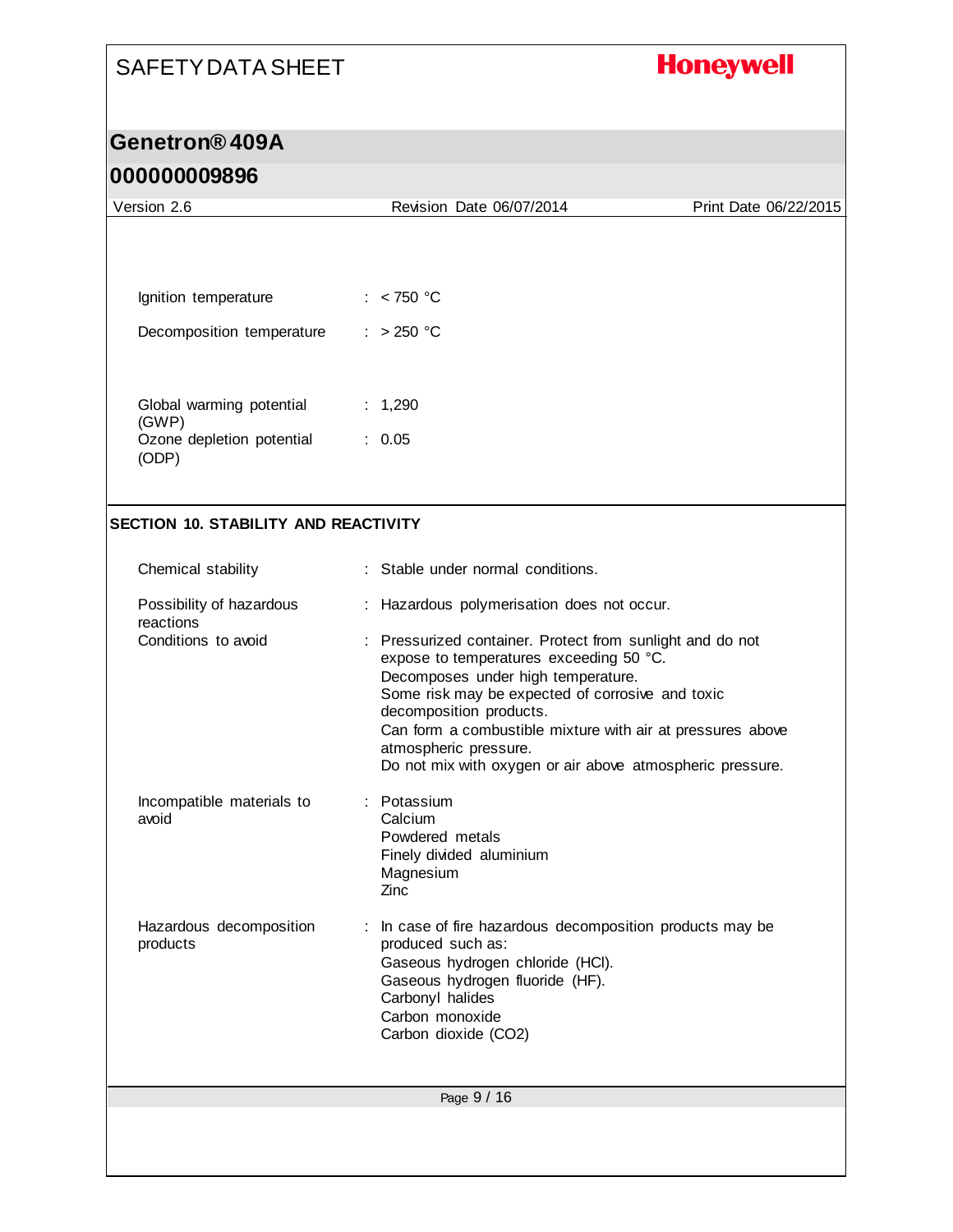### **Honeywell**

### **Genetron® 409A**

#### **000000009896**

Version 2.6 Revision Date 06/07/2014 Print Date 06/22/2015

Page 10 / 16 **SECTION 11. TOXICOLOGICAL INFORMATION** Acute inhalation toxicity<br>Chlorodifluoromethane  $\therefore$  LC50: > 300000 ppm Exposure time: 4 h Species: rat 1-Chloro-1,2,2,2 tetrafluoroethane : LC50: >= 360000 ppm Exposure time: 4 h Species: rat 1-Chloro-1,1-difluoroethane : LC50: > 400000 ppm, gas Exposure time: 6 h Species: rat **Sensitisation** Chlorodifluoromethane : Cardiac sensitization Species: dogs Note: Chlorodifluoromethane (HCFC-22): Cardiac sensitisation threshold (dog): 50000 ppm. Repeated dose toxicity Chlorodifluoromethane : Species: rat Application Route: Inhalation Exposure time: Lifetime Exposure () NOEL: 10000 ppm Lifetime exposure of male rats was associated with a small increase in salivary gland fibrosarcomas. 1-Chloro-1,2,2,2 tetrafluoroethane : Species: rat (pups) NOEL: 50000 ppm **Teratogenicity** Species: rat (dams) NOEL: 15000 ppm **Teratogenicity** 1-Chloro-1,1-difluoroethane : Species: rat Application Route: Inhalation (whole body) Exposure time: (2 Years)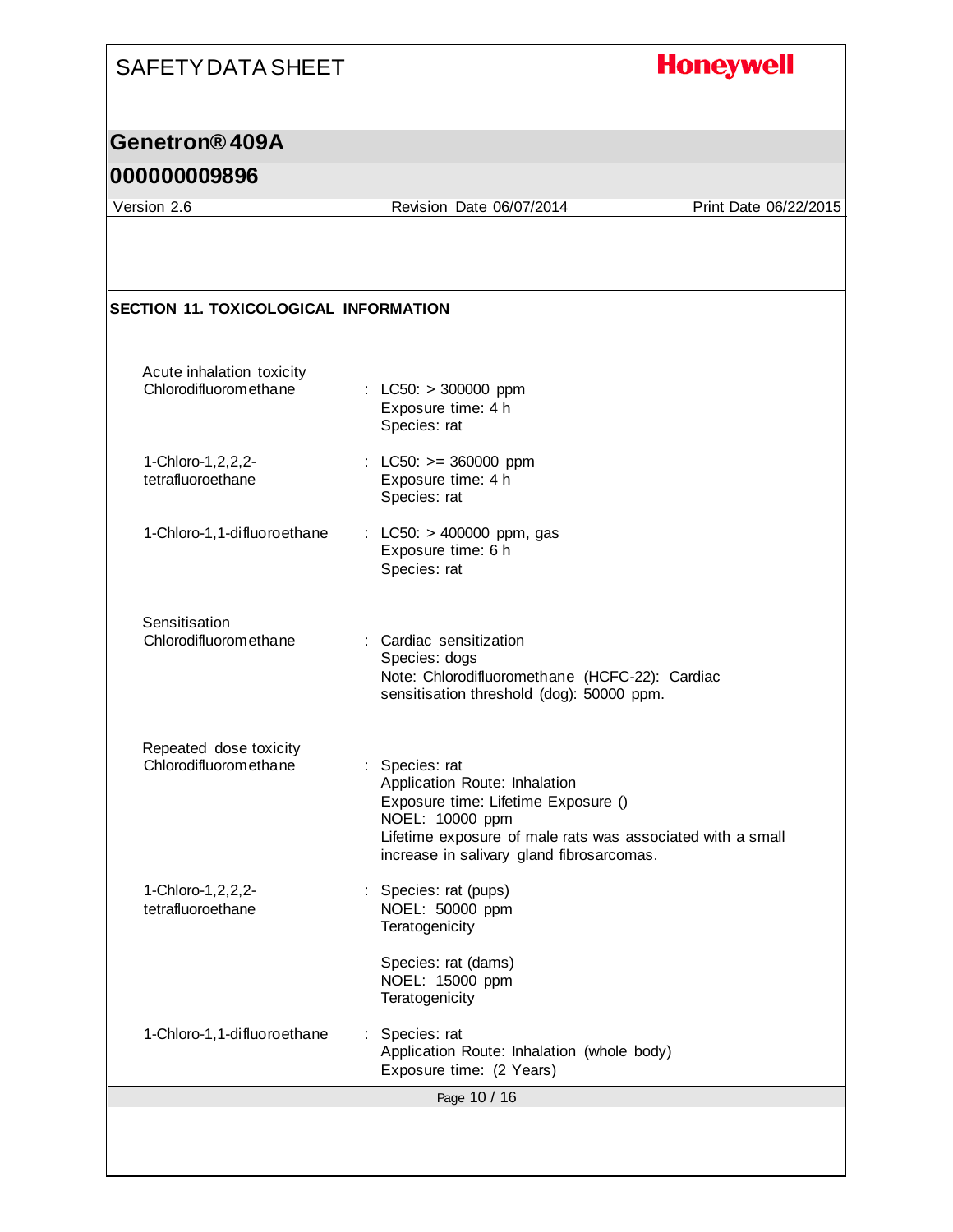# **Honeywell**

### **Genetron® 409A 000000009896**

| <u>UUUUUUUUUUU</u>                                          |    |                                                                                                                                                                                                                                                                                                                                                                                                                                                                                                                                                                          |                       |
|-------------------------------------------------------------|----|--------------------------------------------------------------------------------------------------------------------------------------------------------------------------------------------------------------------------------------------------------------------------------------------------------------------------------------------------------------------------------------------------------------------------------------------------------------------------------------------------------------------------------------------------------------------------|-----------------------|
| Version 2.6                                                 |    | Revision Date 06/07/2014                                                                                                                                                                                                                                                                                                                                                                                                                                                                                                                                                 | Print Date 06/22/2015 |
|                                                             |    |                                                                                                                                                                                                                                                                                                                                                                                                                                                                                                                                                                          |                       |
|                                                             |    |                                                                                                                                                                                                                                                                                                                                                                                                                                                                                                                                                                          |                       |
|                                                             |    | NOAEL (No observed adverse effect level):                                                                                                                                                                                                                                                                                                                                                                                                                                                                                                                                | 20000 ppm             |
| 1-Chloro-1, 2, 2, 2-<br>tetrafluoroethane                   |    | Note: In vitro tests did not show mutagenic effects                                                                                                                                                                                                                                                                                                                                                                                                                                                                                                                      |                       |
| Carcinogenicity<br>1-Chloro-1,1-difluoroethane              | ÷. | Note: Did not show carcinogenic effects in animal<br>experiments.                                                                                                                                                                                                                                                                                                                                                                                                                                                                                                        |                       |
| Reproductive toxicity<br>1-Chloro-1,1-difluoroethane        |    | : Note: No toxicity to reproduction                                                                                                                                                                                                                                                                                                                                                                                                                                                                                                                                      |                       |
| Teratogenicity<br>1-Chloro-1, 2, 2, 2-<br>tetrafluoroethane |    | Species: rat<br>Application Route: Inhalation exposure<br>Note: Did not show teratogenic effects in animal experiments.                                                                                                                                                                                                                                                                                                                                                                                                                                                  |                       |
|                                                             |    | Species: rabbit<br>Application Route: Inhalation exposure<br>Note: Did not show teratogenic effects in animal experiments.                                                                                                                                                                                                                                                                                                                                                                                                                                               |                       |
| 1-Chloro-1,1-difluoroethane                                 |    | : Note: Did not show teratogenic effects in animal experiments.                                                                                                                                                                                                                                                                                                                                                                                                                                                                                                          |                       |
| Further information                                         |    | Note: Chlorodifluoromethane (HCFC-22): Cardiac<br>sensitisation threshold (dog): 50000 ppm. 2-chloro-1,1,1,2-<br>tetrafluoroethane. (HCFC-124): Cardiac sensitisation<br>threshold (dog): 25000 ppm. 1-chloro, 1-1, difluoroethane<br>(HCFC-142b): Cardiac sensitisation threshold (dog): 50000<br>ppm. Vapours are heavier than air and can cause suffocation<br>by reducing oxygen available for breathing. Rapid<br>evapouration of the liquid may cause frostbite. Avoid skin<br>contact with leaking liquid (danger of frostbite). May cause<br>cardiac arrhythmia. |                       |
| SECTION 12. ECOLOGICAL INFORMATION                          |    |                                                                                                                                                                                                                                                                                                                                                                                                                                                                                                                                                                          |                       |
|                                                             |    |                                                                                                                                                                                                                                                                                                                                                                                                                                                                                                                                                                          |                       |
| Toxicity to fish                                            |    |                                                                                                                                                                                                                                                                                                                                                                                                                                                                                                                                                                          |                       |
|                                                             |    | Page 11 / 16                                                                                                                                                                                                                                                                                                                                                                                                                                                                                                                                                             |                       |
|                                                             |    |                                                                                                                                                                                                                                                                                                                                                                                                                                                                                                                                                                          |                       |
|                                                             |    |                                                                                                                                                                                                                                                                                                                                                                                                                                                                                                                                                                          |                       |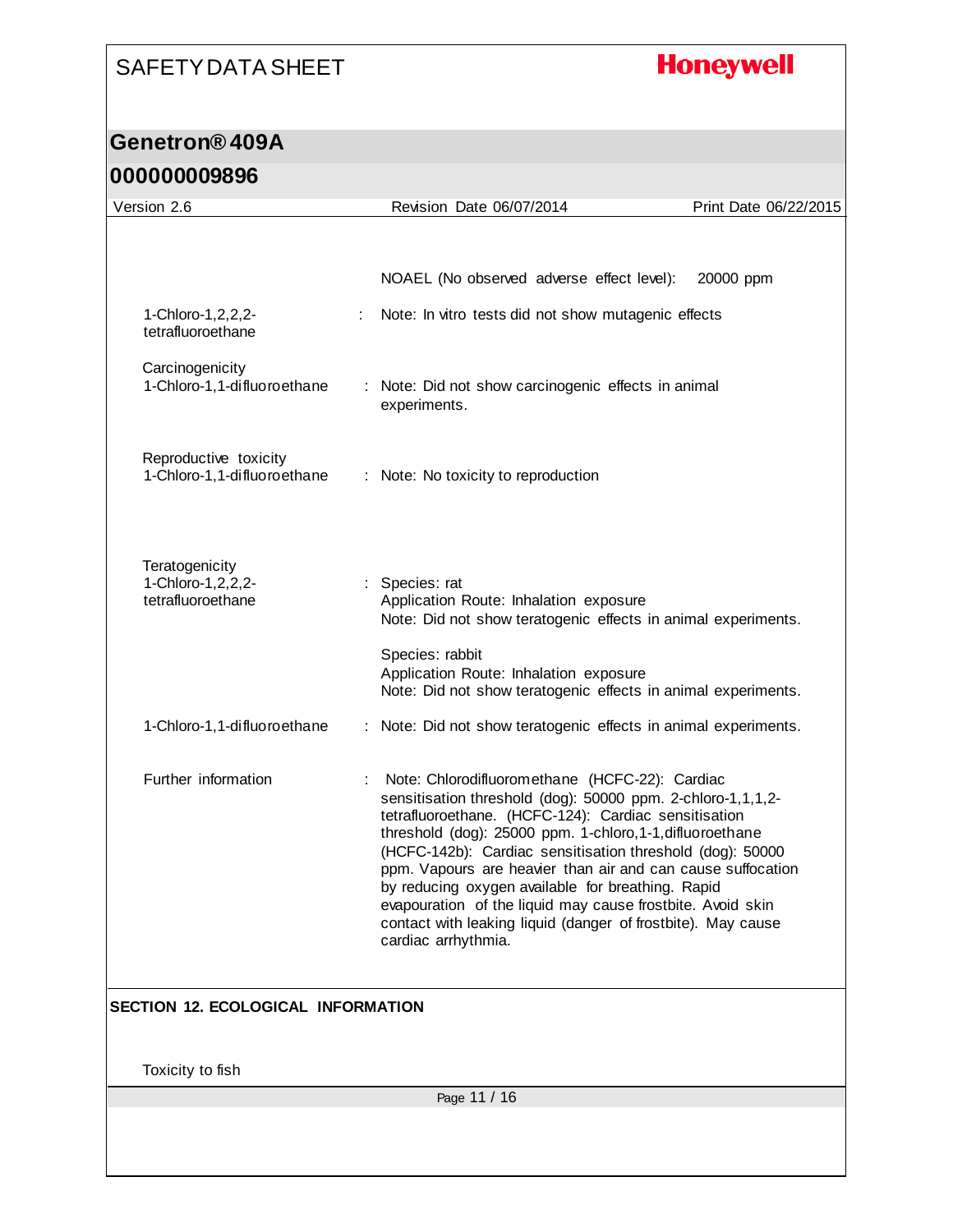# **Honeywell**

## **Genetron® 409A**

| Version 2.6                                                                  | Revision Date 06/07/2014                                                                                                                                                                                                                                                                                                                                                                                                                                                                                                                                                                                                                                                                                                                                                                                 | Print Date 06/22/2015 |
|------------------------------------------------------------------------------|----------------------------------------------------------------------------------------------------------------------------------------------------------------------------------------------------------------------------------------------------------------------------------------------------------------------------------------------------------------------------------------------------------------------------------------------------------------------------------------------------------------------------------------------------------------------------------------------------------------------------------------------------------------------------------------------------------------------------------------------------------------------------------------------------------|-----------------------|
|                                                                              |                                                                                                                                                                                                                                                                                                                                                                                                                                                                                                                                                                                                                                                                                                                                                                                                          |                       |
| Chlorodifluoromethane                                                        | : static test<br>LC50: 777 mg/l<br>Exposure time: 96 h<br>Species: Danio rerio (zebra fish)                                                                                                                                                                                                                                                                                                                                                                                                                                                                                                                                                                                                                                                                                                              |                       |
| 1-Chloro-1, 1-difluoroethane                                                 | : semi-static test<br>220 mg/l<br>Exposure time: 96 h<br>Species: Poecilia reticulata (guppy)<br>Method: OECD Test Guideline 203                                                                                                                                                                                                                                                                                                                                                                                                                                                                                                                                                                                                                                                                         |                       |
| Toxicity to daphnia and other aquatic invertebrates<br>Chlorodifluoromethane | : static test<br>EC50: 433 mg/l<br>Exposure time: 48 h<br>Species: Daphnia magna (Water flea)                                                                                                                                                                                                                                                                                                                                                                                                                                                                                                                                                                                                                                                                                                            |                       |
| 1-Chloro-1,1-difluoroethane                                                  | : static test<br>EC50: 160 mg/l<br>Exposure time: 48 h<br>Species: Daphnia magna (Water flea)<br>Method: OECD Test Guideline 202                                                                                                                                                                                                                                                                                                                                                                                                                                                                                                                                                                                                                                                                         |                       |
| <b>Further information on ecology</b>                                        |                                                                                                                                                                                                                                                                                                                                                                                                                                                                                                                                                                                                                                                                                                                                                                                                          |                       |
| Additional ecological<br>information                                         | : This product contains greenhouse gases which may<br>contribute to global warming. Do NOT vent to the atmosphere.<br>To comply with provisions of the U.S. Clean Air Act, any<br>residual must be recovered.<br>This product is subject to U.S. Environmental Protection<br>Agency Clean Air Act Regulations at 40 CFR Part 82.<br>Section 611 requires the following label text on all shipments<br>of this product:<br>Warning: Contains Chlorodifluoromethane (HCFC-22),<br>Warning: Contains Chlorodifluoroethane (HCFC-142b),<br>Warning: Contains Chlorotetrafluoroethane (HCFC-124),<br>a substance which harms public health and environment by<br>destroying ozone in the upper atmosphere.<br>Refer to sections 610 and 612 for list of acceptable and<br>unacceptable uses for this product. |                       |
|                                                                              |                                                                                                                                                                                                                                                                                                                                                                                                                                                                                                                                                                                                                                                                                                                                                                                                          |                       |
|                                                                              | Page 12 / 16                                                                                                                                                                                                                                                                                                                                                                                                                                                                                                                                                                                                                                                                                                                                                                                             |                       |
|                                                                              |                                                                                                                                                                                                                                                                                                                                                                                                                                                                                                                                                                                                                                                                                                                                                                                                          |                       |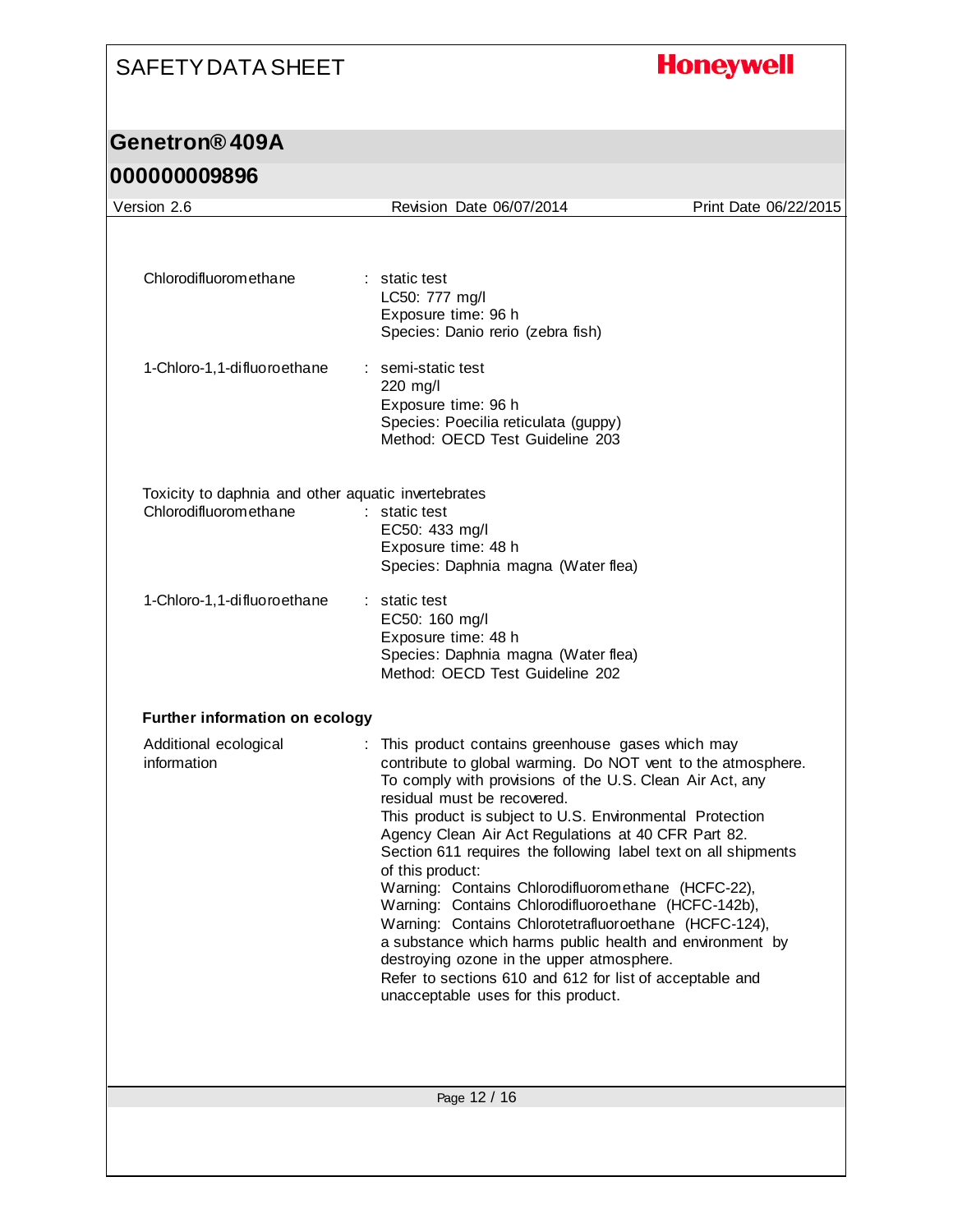|                            | SAFETY DATA SHEET                                                                                                                                                | <b>Honeywell</b>                                                                                                                                                                    |                       |
|----------------------------|------------------------------------------------------------------------------------------------------------------------------------------------------------------|-------------------------------------------------------------------------------------------------------------------------------------------------------------------------------------|-----------------------|
| Genetron <sup>®</sup> 409A |                                                                                                                                                                  |                                                                                                                                                                                     |                       |
| 000000009896               |                                                                                                                                                                  |                                                                                                                                                                                     |                       |
| Version 2.6                |                                                                                                                                                                  | Revision Date 06/07/2014                                                                                                                                                            | Print Date 06/22/2015 |
|                            |                                                                                                                                                                  |                                                                                                                                                                                     |                       |
|                            | <b>SECTION 13. DISPOSAL CONSIDERATIONS</b>                                                                                                                       |                                                                                                                                                                                     |                       |
| Disposal methods           |                                                                                                                                                                  | : Observe all Federal, State, and Local Environmental<br>regulations.                                                                                                               |                       |
| Note                       |                                                                                                                                                                  | This product is subject to U.S. Environmental Protection<br>Agency Clean Air Act Regulations Section 608 in 40 CFR Part<br>82 regarding refrigerant recycling.                      |                       |
|                            | <b>SECTION 14. TRANSPORT INFORMATION</b>                                                                                                                         |                                                                                                                                                                                     |                       |
| <b>DOT</b>                 | UN/ID No.<br>Proper shipping name<br>Class<br>Packing group<br><b>Hazard Labels</b>                                                                              | <b>UN 3163</b><br>: LIQUEFIED GAS, N.O.S.<br>(Chlorodifluoromethane, 1-Chloro-1,2,2,2-<br>tetrafluoroethane, 1-Chloro-1,1-difluoroethane)<br>2.2<br>2.2                             |                       |
| <b>IATA</b>                | UN/ID No.<br>Description of the goods<br>Class<br><b>Hazard Labels</b><br>Packing instruction (cargo<br>aircraft)<br>Packing instruction<br>(passenger aircraft) | <b>UN 3163</b><br>LIQUEFIED GAS, N.O.S.<br>(Chlorodifluoromethane, 1-Chloro-1,2,2,2-<br>tetrafluoroethane, 1-Chloro-1,1-difluoroethane)<br>2.2<br>2.2<br>200<br>: 200               |                       |
| <b>IMDG</b>                | UN/ID No.<br>Description of the goods<br>Class<br>Hazard Labels<br>EmS Number<br>Marine pollutant                                                                | <b>UN 3163</b><br>: LIQUEFIED GAS, N.O.S.<br>(CHLORODIFLUOROMETHANE, 1-CHLORO-<br>1,2,2,2-TETRAFLUOROETHANE, 1-CHLORO-1,1-<br>DIFLUOROETHANE)<br>2.2<br>: 2.2<br>$:$ F-C, S-V<br>no |                       |
|                            |                                                                                                                                                                  | Page 13 / 16                                                                                                                                                                        |                       |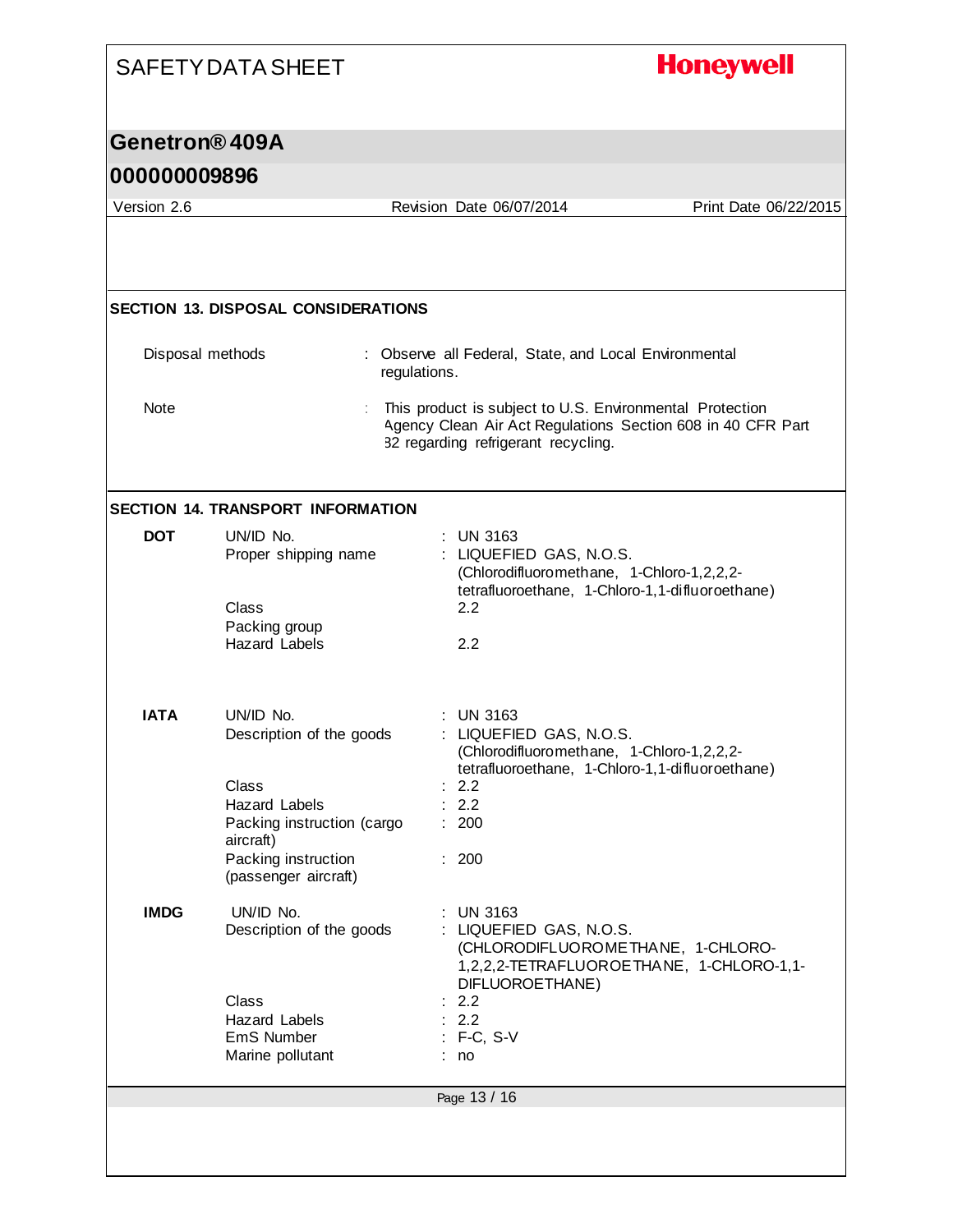## **Honeywell**

### **Genetron® 409A**

#### **000000009896**

Version 2.6 Revision Date 06/07/2014 Print Date 06/22/2015

#### **SECTION 15. REGULATORY INFORMATION**

#### **Inventories**

| <b>US. Toxic Substances</b><br>Control Act                                                           | : On TSCA Inventory                                                                                  |  |  |  |
|------------------------------------------------------------------------------------------------------|------------------------------------------------------------------------------------------------------|--|--|--|
| Australia. Industrial<br>Chemical (Notification and<br>Assessment) Act                               | : On the inventory, or in compliance with the inventory                                              |  |  |  |
| Canada. Canadian<br><b>Environmental Protection</b><br>Act (CEPA). Domestic<br>Substances List (DSL) | : All components of this product are on the Canadian DSL.                                            |  |  |  |
| Japan. Kashin-Hou Law<br>List                                                                        | : On the inventory, or in compliance with the inventory                                              |  |  |  |
| Korea. Toxic Chemical<br>Control Law (TCCL) List                                                     | : On the inventory, or in compliance with the inventory                                              |  |  |  |
| Philippines. The Toxic<br>Substances and Hazardous<br>and Nuclear Waste Control<br>Act               | : On the inventory, or in compliance with the inventory                                              |  |  |  |
| China. Inventory of Existing<br><b>Chemical Substances</b>                                           | : On the inventory, or in compliance with the inventory                                              |  |  |  |
| New Zealand. Inventory of<br>Chemicals (NZloC), as<br>published by ERMA New<br>Zealand               | : On the inventory, or in compliance with the inventory                                              |  |  |  |
| TSCA 12B                                                                                             | : US. Toxic Substances Control Act (TSCA) Section 12(b) Export<br>Notification (40 CFR 707, Subpt D) |  |  |  |
|                                                                                                      | 1-Chloro-1,1,2,2-tetrafluoroethane<br>354-25-6                                                       |  |  |  |
| National regulatory information                                                                      |                                                                                                      |  |  |  |
|                                                                                                      |                                                                                                      |  |  |  |
| Page 14 / 16                                                                                         |                                                                                                      |  |  |  |
|                                                                                                      |                                                                                                      |  |  |  |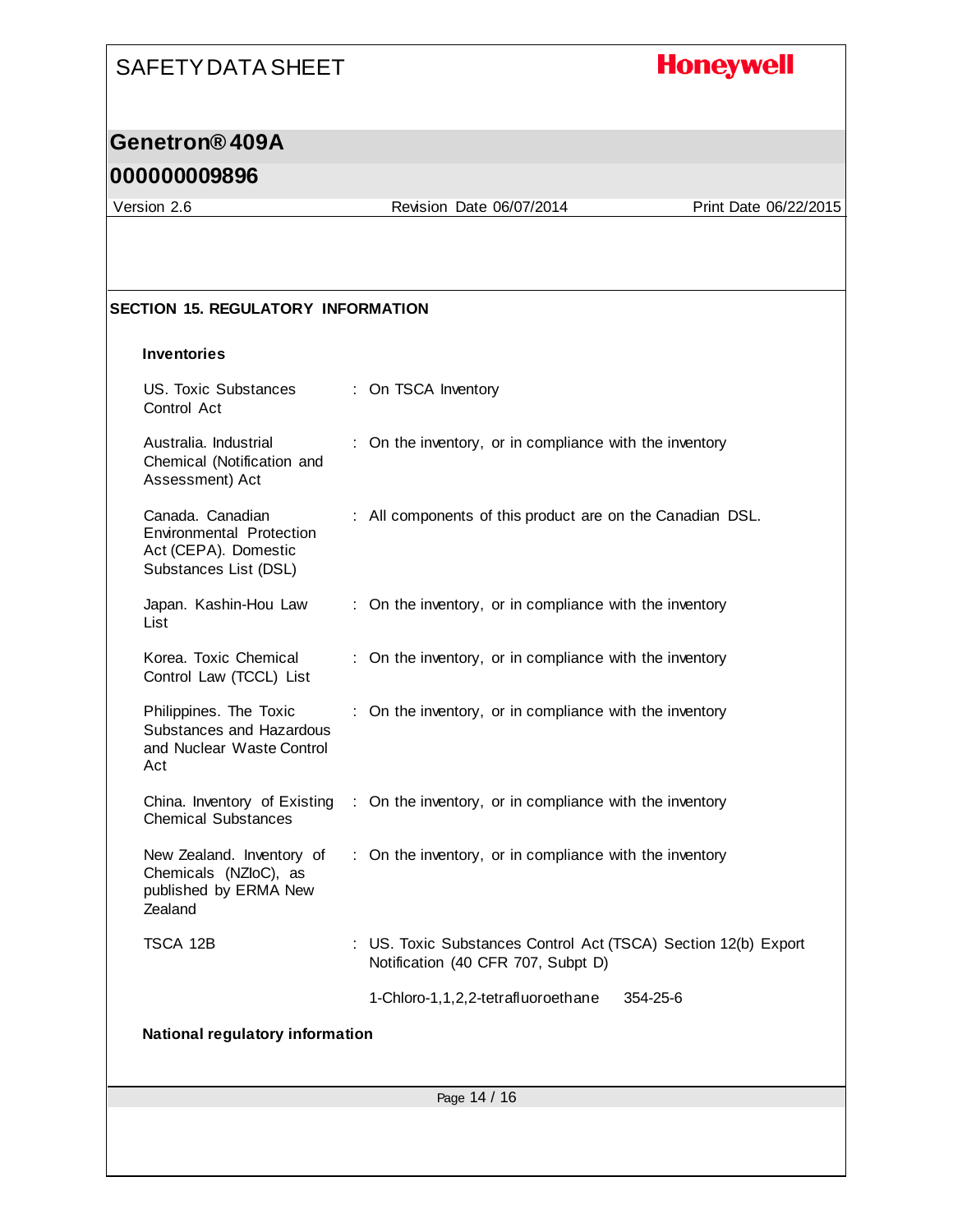# **Honeywell**

## **Genetron® 409A**

| Version 2.6                      | Revision Date 06/07/2014                                                                                                                                                                                                                      | Print Date 06/22/2015                       |  |  |
|----------------------------------|-----------------------------------------------------------------------------------------------------------------------------------------------------------------------------------------------------------------------------------------------|---------------------------------------------|--|--|
|                                  |                                                                                                                                                                                                                                               |                                             |  |  |
| <b>SARA 302 Components</b>       | : SARA 302: No chemicals in this material are subject to the<br>reporting requirements of SARA Title III, Section 302.                                                                                                                        |                                             |  |  |
| <b>SARA 313 Components</b>       | : The following components are subject to reporting levels<br>established by SARA Title III, Section 313:<br>Chlorodifluoromethane<br>1-Chloro-1,2,2,2-tetrafluoroethane<br>1-Chloro-1,1-difluoroethane<br>1-Chloro-1,1,2,2-tetrafluoroethane | 75-45-6<br>2837-89-0<br>75-68-3<br>354-25-6 |  |  |
| SARA 311/312 Hazards             | : Acute Health Hazard<br>Sudden Release of Pressure Hazard                                                                                                                                                                                    |                                             |  |  |
| <b>California Prop. 65</b>       | This product does not contain any chemicals known to State of<br>t<br>California to cause cancer, birth defects, or any other<br>reproductive harm.                                                                                           |                                             |  |  |
|                                  |                                                                                                                                                                                                                                               |                                             |  |  |
| <b>Massachusetts RTK</b>         | : Chlorodifluoromethane<br>1-Chloro-1,1-difluoroethane                                                                                                                                                                                        | 75-45-6<br>75-68-3                          |  |  |
| New Jersey RTK                   | Chlorodifluoromethane<br>1-Chloro-1,2,2,2-tetrafluoroethane<br>1-Chloro-1,1-difluoroethane<br>1-Chloro-1,1,2,2-tetrafluoroethane                                                                                                              | 75-45-6<br>2837-89-0<br>75-68-3<br>354-25-6 |  |  |
| Pennsylvania RTK                 | Chlorodifluoromethane<br>1-Chloro-1,2,2,2-tetrafluoroethane<br>1-Chloro-1,1-difluoroethane                                                                                                                                                    | 75-45-6<br>2837-89-0<br>75-68-3             |  |  |
| <b>WHMIS Classification</b>      | : A: Compressed Gas<br>This product has been classified according to the hazard criteria<br>of the CPR and the MSDS contains all of the information<br>required by the CPR.                                                                   |                                             |  |  |
| Global warming potential : 1,290 |                                                                                                                                                                                                                                               |                                             |  |  |
| Page 15 / 16                     |                                                                                                                                                                                                                                               |                                             |  |  |
|                                  |                                                                                                                                                                                                                                               |                                             |  |  |